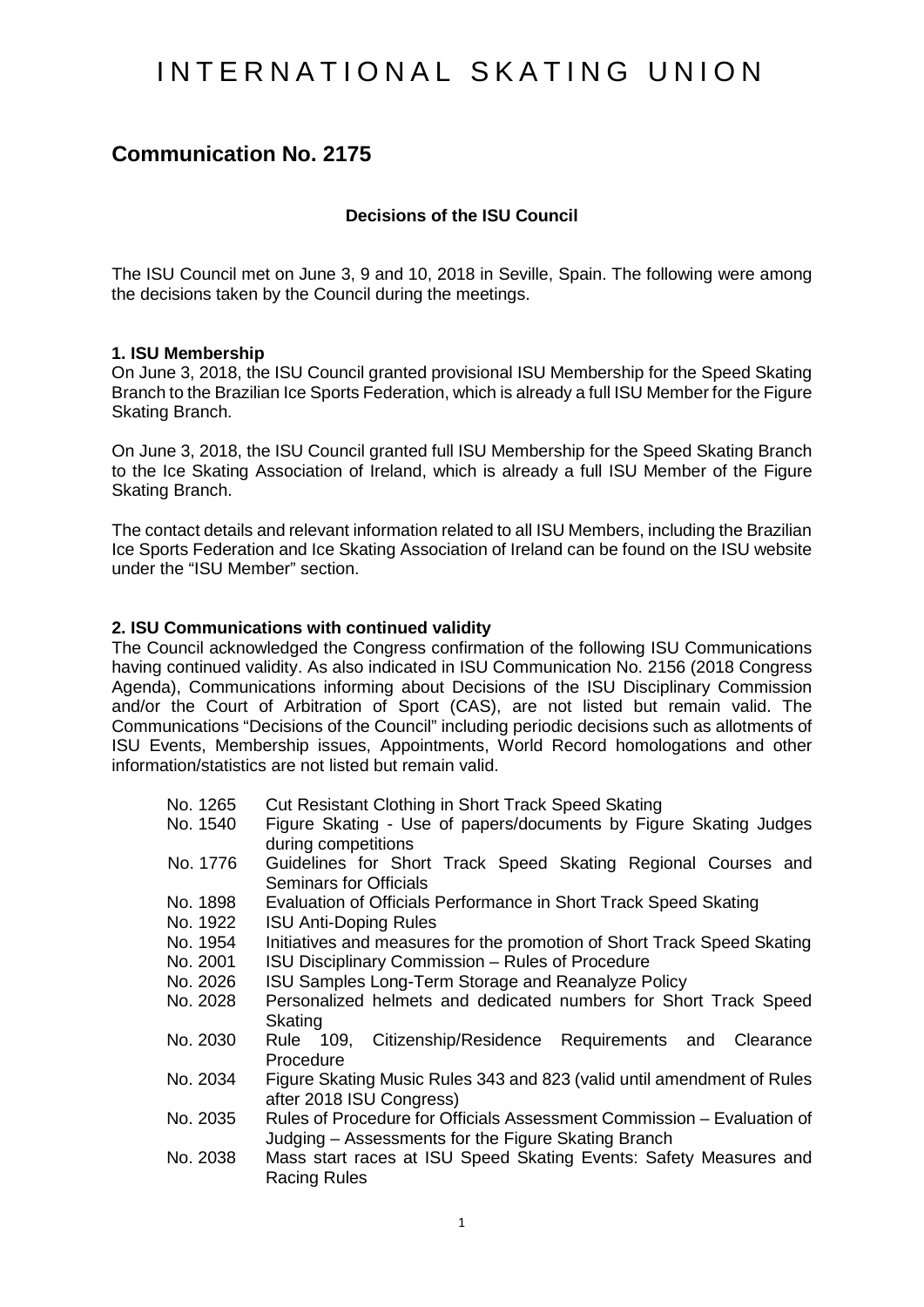No. 2043 ISU Athletes Commission Elections No. 2049 On Ice Medical Emergencies in Figure Skating Protocol No. 2052 ISU Development Program No. 2055 Uniform/Racing Suits/Clothing No. 2071 Obligations of Members<br>No. 2096 Officials' remuneration fo Officials' remuneration for ISU Events No. 2098 Rules of Procedure for Officials Assessment Commission, Evaluation of Judging, Assessments for the Figure Skating Branch No. 2099 List of Officials Speed Skating and Short Track Speed Skating *(valid until issuing of new Communication in August 2018)* No. 2104 ISU Code of Ethics<br>No. 2105 Status of Skaters Status of Skaters subject to a period of ineligibility following an Anti-Doping Rule violation No. 2111/ 2120/2137 List of Officials Figure Skating - *(valid until issuing of new Communication in August 2018)* No. 2117 ISU Anti-Doping Procedures No. 2128 Short Track Rinkboard Padding No. 2148 Ice Dance – Requirements for Technical Rules season 2018/19 No. 2151 ISU Challenger Series in Figure Skating Season 2018/19 No. 2152 Synchronized Skating – Well Balanced Program content 2018/19 season<br>No. 2153 Results ISU Championships 2018 Results ISU Championships 2018 No. 2154 Ice Dance Seminar Torun 2018 No. 2155 ISU Development Program - Traveling ISU Coach Initiative No. 2157 Decision of the ISU Disciplinary Commission re Da Woon Sin<br>No. 2158 Short Track Speed Skating Starters Course Oberstdorf Short Track Speed Skating Starters Course Oberstdorf No. 2159 Synchronized Skating – Difficulty Groups of Elements & Additional Features No. 2161 Announcement of International Competitions Figure Skating Branch season 2018/19 No. 2164 Ice Dance – Requirement for Technical Rules No. 2165 Short Track Speed Skating – Helmet numbers for season 2018/19 No. 2167 Ice Dance Scales of Value season 2018/19 No. 2168 Single & Pair Skating Scale of Values, Levels of Difficulty and Guidelines Grade of Execution season 2018/19 No. 2169 Survey Centres of Excellence<br>No. 2170 Synchronized Skating Abbrevi Synchronized Skating Abbreviation of Elements and Additional Features – Scale of Values No. 2171 Open International Competitions

# **3. ISU Development Commission**

Considering the election of Mr. Tatsuro Matsumura (JPN) as ISU Council member, the Council decided to appoint Ms. Suwanna Silpa-Archa (THA) as member of the ISU Development Commission. Ms. Silpa-Archa has accepted the appointment and in the meantime has resigned from her position as President of the Figure and Speed Skating Association of Thailand.

The composition of the ISU Development Commission therefore is as follows:

Ms. Susanna Rahkamo (FIN) – Coordinator

Ms. Jildou Gemser (NED)

Ms. Suwanna Silpa-Archa (THA)

# **4. Judges Draw – ISU Figure Skating Championships 2019**

The annual Judges Draw for the 2019 ISU Figure Skating Championships shall be held on the morning of Thursday October 11, 2018 in Geneva, Switzerland.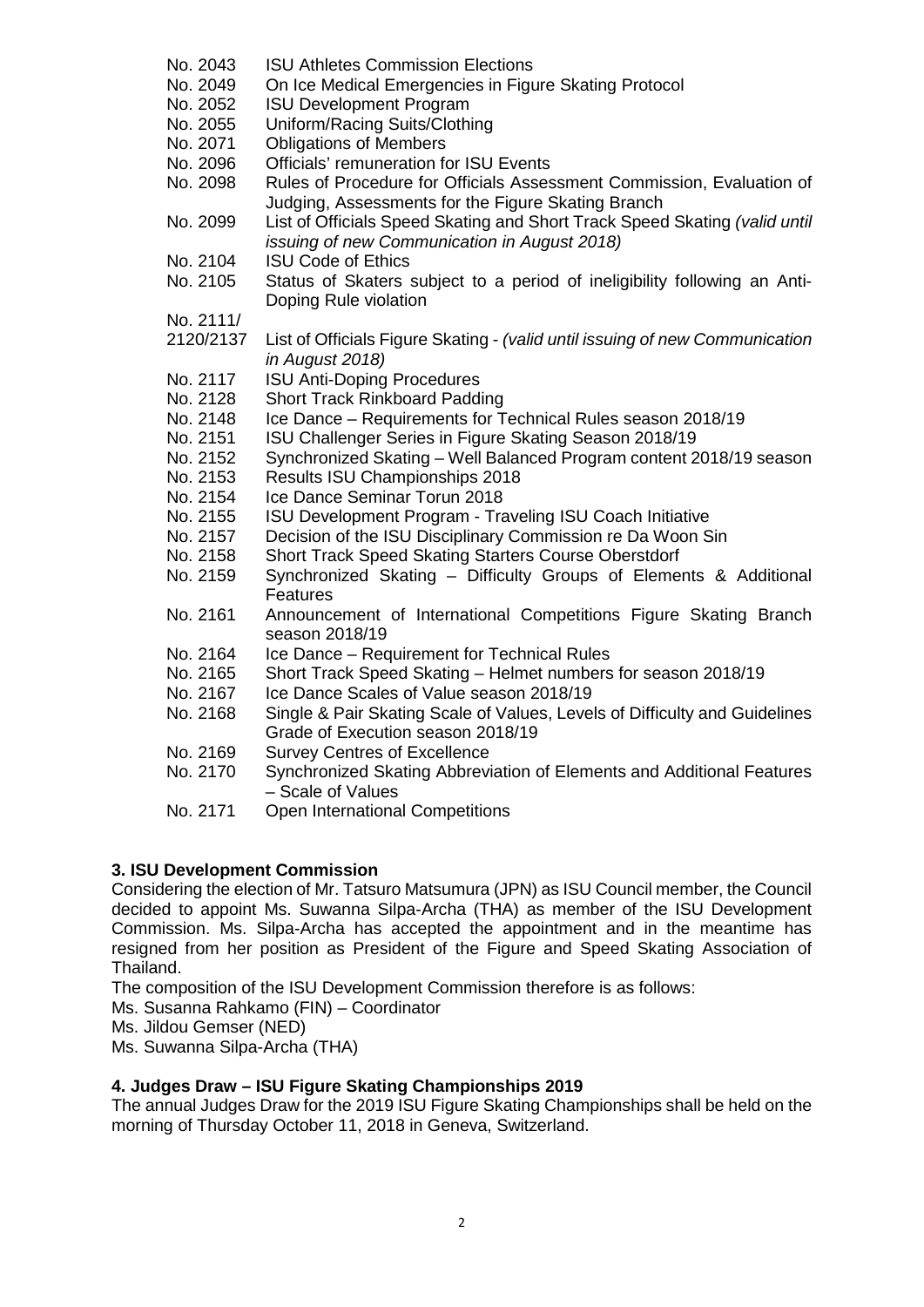# **5. Definite allotment for 2019 ISU Championships**

In accordance with Rule 127 of the ISU General Regulations, the Council has definitely allotted the Championships for 2019 as follows:

# **Speed Skating**

ISU European Speed Skating Championships to be held in Collalbo, Italy on January 11-13, 2019

ISU World Single Distances Speed Skating Championships to be held in Inzell, Germany on February 7-10, 2019

ISU World Junior Speed Skating Championships to be held in Baselga di Piné, Italy on February 15-17, 2019

ISU World Sprint Speed Skating Championships to be held in Heerenveen, Netherlands on February 23-24, 2019

ISU World Allround Speed Skating Championships to be held in Calgary, Canada on March 2-3, 2019

# **Short Track Speed Skating**

ISU European Short Track Speed Skating Championships to be held in Dordrecht, Netherlands on January 11-13, 2019

ISU World Junior Short Track Speed Skating Championships to be held in Seoul, Republic of Korea on January 25-27, 2019

ISU World Short Track Speed Skating Championships to be held in Sofia, Bulgaria on March 8-10, 2019

# **Single & Pair Skating/Ice Dance**

ISU European Figure Skating Championships to be held in Minsk, Belarus on January 21-27, 2019

ISU Four Continents Figure Skating Championships to be held in Anaheim, USA on February 4-10, 2019

ISU World Junior Figure Skating Championships to be held in Zagreb, Croatia on March 4-10, 2019

ISU World Figure Skating Championships to be held in Saitama, Japan on March 18-24, 2019

# **Synchronized Skating**

ISU World Junior Synchronized Skating Championships to be held in Neuchâtel, Switzerland on March 15-16, 2019

ISU World Synchronized Skating Championships to be held in Helsinki, Finland on April 12- 14, 2019

# **6. Provisional allotment of pending 2020 ISU Championships**

ISU European Short Track Speed Skating Championships (January 17-19, 2020): Due to a lack of applications, the Council was not able to make an allotment for the 2020 ISU European Short Track Speed Skating Championships. Consequently, ISU Members are invited to submit applications by October 1, 2018 in line with ISU Communication No. 2144. ISU Four Continents Speed Skating & Short Track Speed Skating Championships: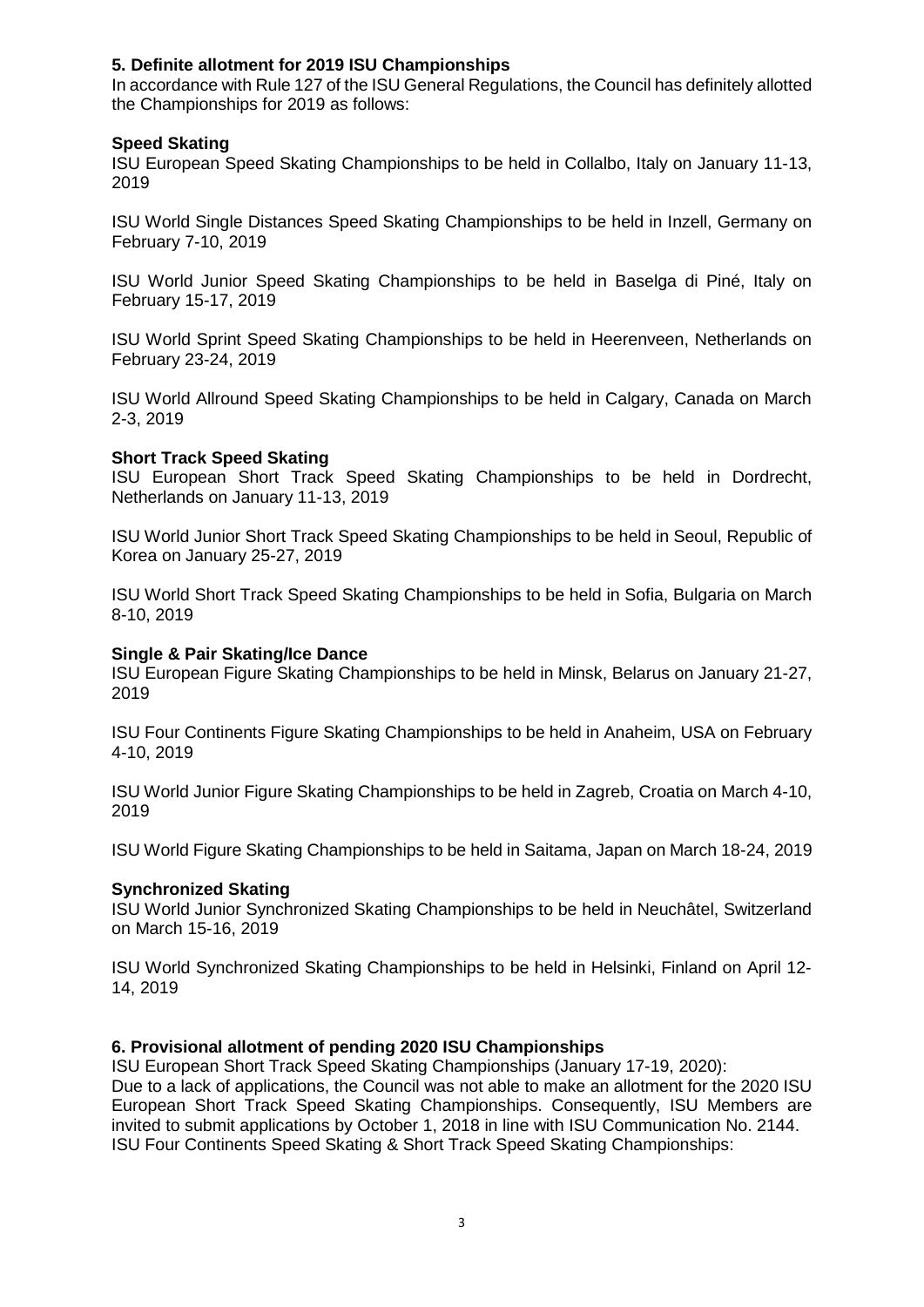For the newly decided ISU Four Continents Speed Skating and Short Track Speed Skating Championships to be held as of the season 2019/20, following decisions at the ISU Congress in Seville, the ISU Council will determine and publish the applicable format, dates and requirements/financial conditions as soon as possible after which the ISU Members will have the possibility to submit applications to host these Championships.

# **7. Provisional Allotment of 2021 ISU Championships**

# **Speed Skating**

In accordance with Rule 127 of the ISU Regulations, the Council has provisionally allotted the following 2021 Championships:

ISU World Junior Speed Skating Championships to be held in Hachinohe City, Japan on February 19-21, 2021

ISU World Speed Skating Championships & ISU Four Continents Speed Skating Championships:

Following the decisions of the 2018 ISU Congress, the dates and allotments of the ISU World Speed Skating Championships (senior) and the ISU Four Continents Speed Skating Championships remain pending. The ISU Council will determine and publish the applicable format, dates and requirements/financial conditions as soon as possible, after which ISU Members will have the opportunity to submit applications to host these Championships.

ISU European Speed Skating Championships (January 8-10, 2021)

Taking into account the pending situation for the 2021 ISU World Speed Skating Championships as outlined above, and possible ramifications for the applications received for the ISU European Speed Skating Championships, the Council decided to keep this allotment pending and the allotment will be decided at the same time as the World Championships allotment.

# **Short Track Speed Skating**

In accordance with Rule 127 of the ISU Regulations, the Council has provisionally allotted the following 2021 Championships:

ISU World Junior Short Track Speed Skating Championships to be held in Salt Lake City, USA on January 29-31, 2021

ISU European Short Track Speed Skating Championships (January 15-17, 2021): Taking into account the pending allotment for the 2020 ISU European Short Track Speed Skating Championships, the Council decided to also keep pending the allotment of the 2021 ISU European Short Track Speed Skating Championships. Consequently, ISU Members are invited to submit applications by October 1, 2018 in line with ISU Communication No. 2144.

ISU World Short Track Speed Skating Championships (March 12-14, 2021):

Considering the pending allotment for the 2021 ISU European Short Track Speed Skating Championships and possible ramifications for the applications received for the ISU World Short Track Speed Skating Championships, the Council decided to keep this allotment pending. The allotment will be decided at the same time as the ISU European Short Track Speed Skating Championships allotment.

ISU Four Continents Short Track Speed Skating Championships:

Following the decisions of the 2018 ISU Congress, the dates and allotments of the ISU Four Continents Short Track Speed Skating Championships remain pending. The ISU Council will determine and publish the applicable format, dates and requirements/financial conditions as soon as possible after which the ISU Members will have the opportunity to submit applications to host these Championships.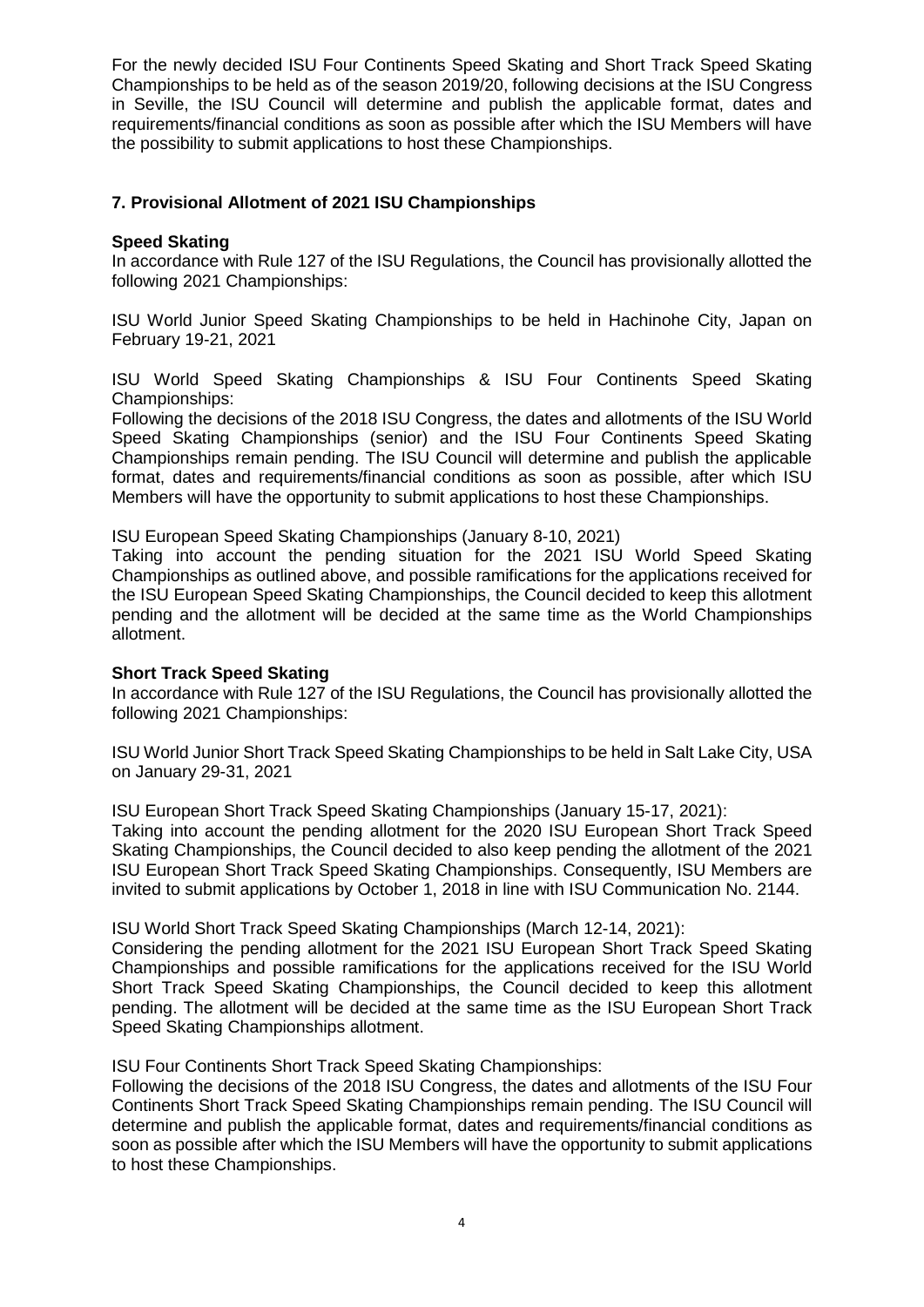# **Single & Pair Skating/Ice Dance**

ISU European Figure Skating Championships to be held in Zagreb, Croatia on January 25-31, 2021

ISU World Figure Skating Championships to be held in Stockholm, Sweden, on March 22-28, 2021.

ISU Four Continents Figure Skating Championships (February 8-14, 2021): Considering necessary clarifications related to the applications received, the Council decided to keep this allotment pending.

ISU World Junior Figure Skating Championships (March 1-7, 2021):

Taking into account the pending allotment for the 2021 ISU Four Continents Figure Skating Championships and possible ramifications for the applications received for the 2021 ISU World Junior Figure Skating Championships, the Council decided to keep this allotment pending to be decided at the same time as the allotment for the 2021 ISU Four Continents Figure Skating Championships.

# **Synchronized Skating**

ISU World Junior Synchronized Skating Championships (March 12-13, 2021) & ISU World Synchronized Skating Championships (April 8-10, 2021)

Due to a lack of applications, the Council was not able to make allotments. Consequently, ISU Members are invited to submit applications by October 1, 2018 in line with ISU Communication No. 2144.

# **8. ISU Figure Skating Championships 2019 – Minimum Total Element Scores**

Taking into account the adopted Rule changes (see ISU Communications No. 2167, 2168. 2170) and the need to gain more experience during the initial competitions of the season 2018/19, the Council agreed to decide upon the Minimum Total Element Scores for the 2019 ISU Championships during its October 12-14, 2018 meeting.

# **9. ISU Conferences 2019**

The Council decided that ISU Conferences will be organized on the following dates and sites in 2019:

# Speed Skating Branch

February 6, 2019 in the Inzell/Salzburg area (before the ISU World Single Distances Speed Skating Championships to be held in Inzell, Germany)

# Figure Skating Branch

March 19, 2019 in Tokyo, Japan (before the ISU World Figure Skating Championships in Saitama, Japan).

The main topic of the Conferences will be Good Governance/Sustainability. In addition, there will be a follow-up on the topic Marketing and Promotion addressed at the Conferences held in March 2017. A Working Group composed of Council members Patricia St. Peter, Maria Teresa Samaranch, Roland Maillard, Sergio Anesi and Jaeyoul Kim has been mandated to prepare the conferences and also to monitor ongoing issues related to Good Governance (including gender equality and athlete safeguarding policies and procedures).

Further details about the Conferences will be published in due course.

# **10. Recognition of new World Records Speed Skating**

In accordance with Article 19, paragraph 2.f), the Council homologated the following World Records: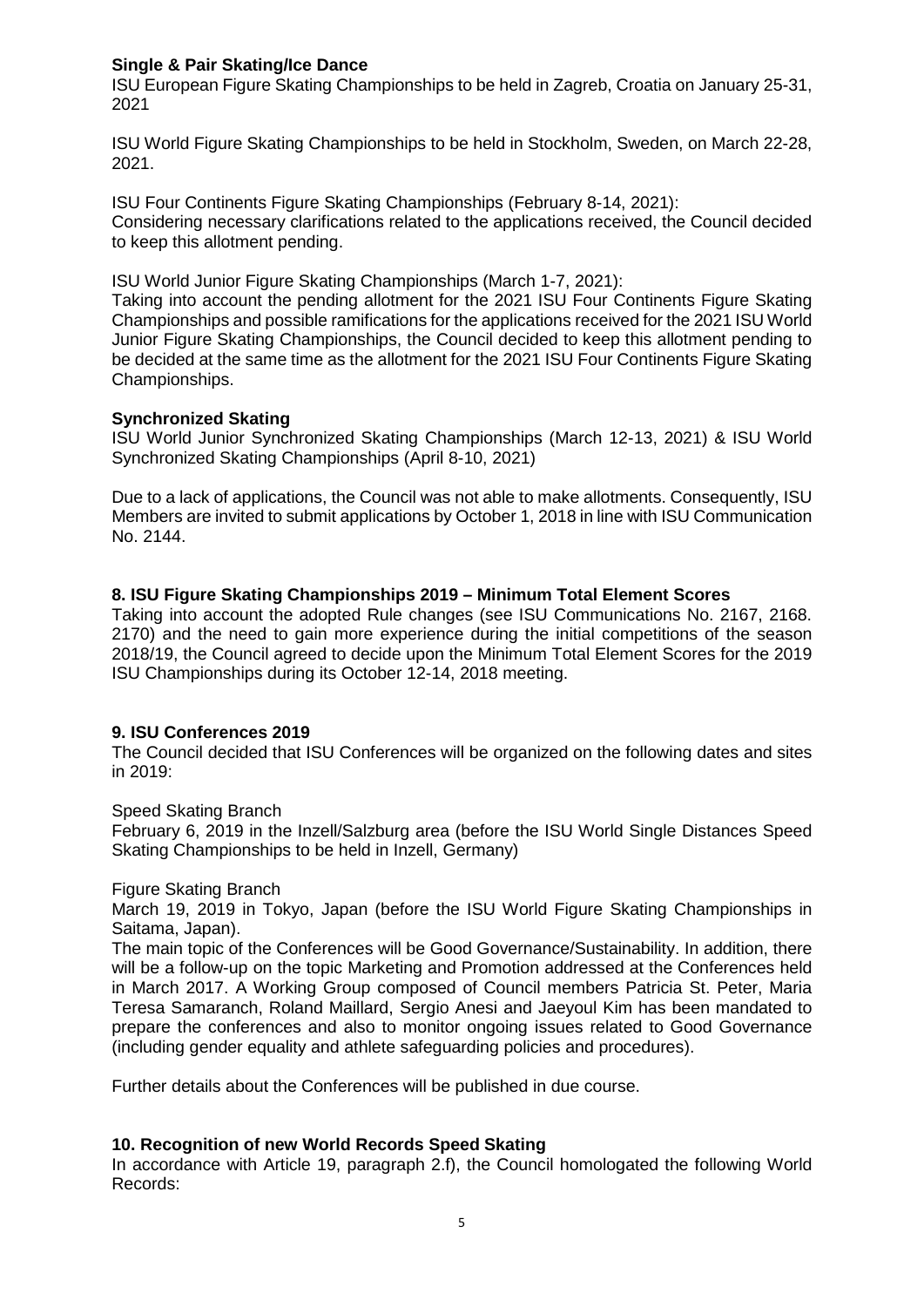| Junior Men 500m<br>34,66                                                                                                                                                 | Jae Woong Chung                                                                                                                    | <b>KOR</b> | Salt Lake City, 09.03.2018 |                               |
|--------------------------------------------------------------------------------------------------------------------------------------------------------------------------|------------------------------------------------------------------------------------------------------------------------------------|------------|----------------------------|-------------------------------|
| Junior Men 1000m<br>1.08,11                                                                                                                                              | Jae Woong Chung                                                                                                                    | <b>KOR</b> | Salt Lake City, 03.03.2018 |                               |
| 1.07,76                                                                                                                                                                  | Koki Kubo                                                                                                                          | <b>JPN</b> | Salt Lake City, 10.03.2018 |                               |
| Junior Men 3000m<br>3.40,14                                                                                                                                              | Allan Dahl Johansson NOR                                                                                                           |            | Salt Lake City, 02.03.2018 |                               |
| 143,060 pts.                                                                                                                                                             | Junior Men Allround Combination (500-1500-1000-5000 meters)<br>Allan Dahl Johansson NOR<br>$(35,82 - 1.43,62 / 1.08,02 - 6.26,90)$ |            |                            | Salt Lake City, 09-11.03.2018 |
| Junior Men Team Pursuit<br>3.45,93                                                                                                                                       | Russia<br>(D. Aldoshkin, A. Podolskii, S. Loginov)                                                                                 | <b>RUS</b> | Salt Lake City, 03.03.2018 |                               |
| 3.43,55                                                                                                                                                                  | Republic of Korea<br>(Do-Hyung Lee, Min Seok Kim, Jae Won Chung)                                                                   | <b>KOR</b> | Salt Lake City, 11.03.2018 |                               |
| <b>Junior Men Team Sprint</b><br>1.20,46                                                                                                                                 | Republic of Korea<br>(Min Seok Kim, Seon Hyeon Park, Jae Woong Chung)                                                              | <b>KOR</b> | Salt Lake City, 10.03.2018 |                               |
| Junior Ladies 1000m<br>1.14,21                                                                                                                                           | Joy Beune                                                                                                                          | <b>NED</b> | Salt Lake City, 10.03.2018 |                               |
|                                                                                                                                                                          |                                                                                                                                    |            |                            |                               |
| Junior Ladies 1500m<br>1.54,21                                                                                                                                           | Joy Beune                                                                                                                          | <b>NED</b> | Salt Lake City, 09.03.2018 |                               |
| Junior Ladies 3000m<br>3.59,47                                                                                                                                           | Joy Beune                                                                                                                          | <b>NED</b> | Salt Lake City, 10.03.2018 |                               |
| 153,776 pts.                                                                                                                                                             | Junior Ladies Allround Combination (500-1500-1000-3000 meters)<br>Joy Beune<br>$(38,69 - 1.54,21 / 1.14,21 - 3.59,47)$             | <b>NED</b> |                            | Salt Lake City, 09-11.03.2018 |
| <b>Junior Ladies Team Pursuit</b><br>3.02,72                                                                                                                             | <b>Netherlands</b><br>(J. Leerdam, F. Beuling, J. Beune)                                                                           | <b>NED</b> | Salt Lake City, 03.03.2018 |                               |
| 2.59,55                                                                                                                                                                  | Netherlands<br>(J. Beune, E. Dul, J. Leerdam)                                                                                      | <b>NED</b> | Salt Lake City, 11.03.2018 |                               |
| 11. Recognition of new World Records Short Track Speed Skating<br>In accordance with Article 19, paragraph 2.f), the Council homologated the following World<br>Records: |                                                                                                                                    |            |                            |                               |
| Men 500 meters                                                                                                                                                           |                                                                                                                                    |            |                            |                               |

| 39,584                          | Dajing Wu          | <b>CHN</b> | Gangneung, 22.02.2018 |  |  |  |
|---------------------------------|--------------------|------------|-----------------------|--|--|--|
| <b>Ladies 3000 meters Relay</b> |                    |            |                       |  |  |  |
| 4.03,471                        | <b>Netherlands</b> | NED        | Gangneung, 20.02.2018 |  |  |  |